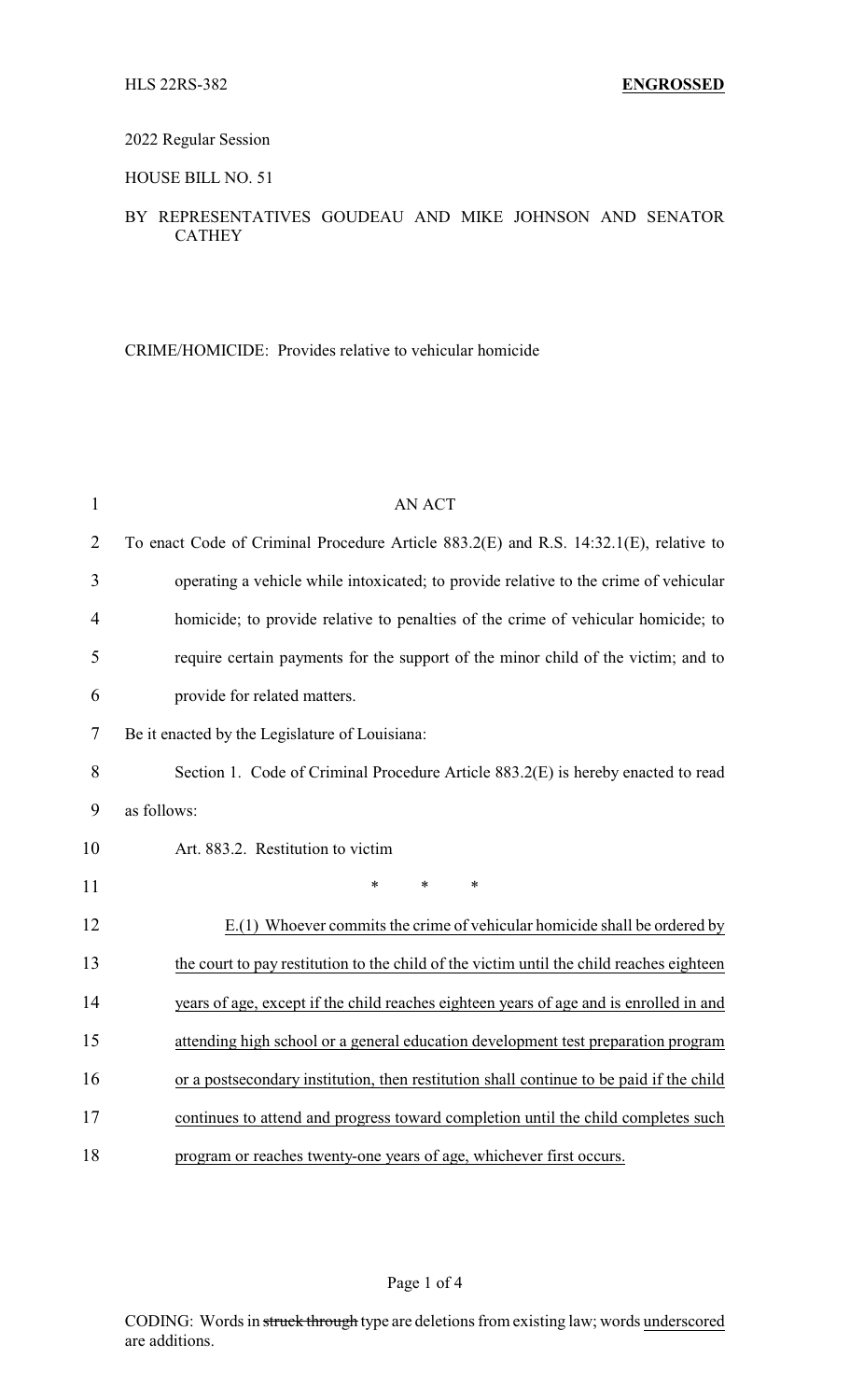| $\mathbf{1}$   | The court shall order the offender to pay restitution in an amount that is               |
|----------------|------------------------------------------------------------------------------------------|
| $\overline{2}$ | reasonable and necessary for the support of the child after considering all relevant     |
| 3              | factors, including but not limited to:                                                   |
| 4              | (a) The financial needs and resources of the child.                                      |
| 5              | (b) The financial resources and needs of the surviving parent or, if no other            |
| 6              | parent is alive or capable of caring for the child, the guardian of the child, including |
| 7              | the state if the state is the guardian.                                                  |
| 8              | (c) The standard of living the child would have enjoyed if the parent would              |
| 9              | have survived.                                                                           |
| 10             | The physical and emotional condition and the educational needs of the<br>(d)             |
| 11             | child.                                                                                   |
| 12             | (e) The physical and legal custody arrangements of the child.                            |
| 13             | The reasonable work-related child care expenses of the surviving parent<br>(f)           |
| 14             | or guardian.                                                                             |
| 15             | If an offender ordered to pay restitution under this Subsection is<br>(3)                |
| 16             | incarcerated and unable to pay the required support, the person shall have up to one     |
| 17             | year after the release from incarceration to begin payment, including any arrearage.     |
| 18             | (4) If any obligation under this Section is to terminate as provided under               |
| 19             | Paragraph (1) of this Subsection but the offender's obligation is not paid in full,      |
| 20             | payments shall continue until the entire arrearage is paid.                              |
| 21             | $(5)(a)$ If the surviving parent or guardian of the child brings a civil action          |
| 22             | against the offender prior to the issuance of a restitution order under this Subsection  |
| 23             | and the surviving parent or guardian obtains a judgment in his favor in the civil suit,  |
| 24             | no restitution shall be ordered under this Subsection.                                   |
| 25             | If the court orders restitution under this Subsection and the surviving<br>(b)           |
| 26             | parent or guardian brings a civil action against the offender and obtains a judgment     |
| 27             | in his favor, the restitution order may offset the judgment awarded in the civil action. |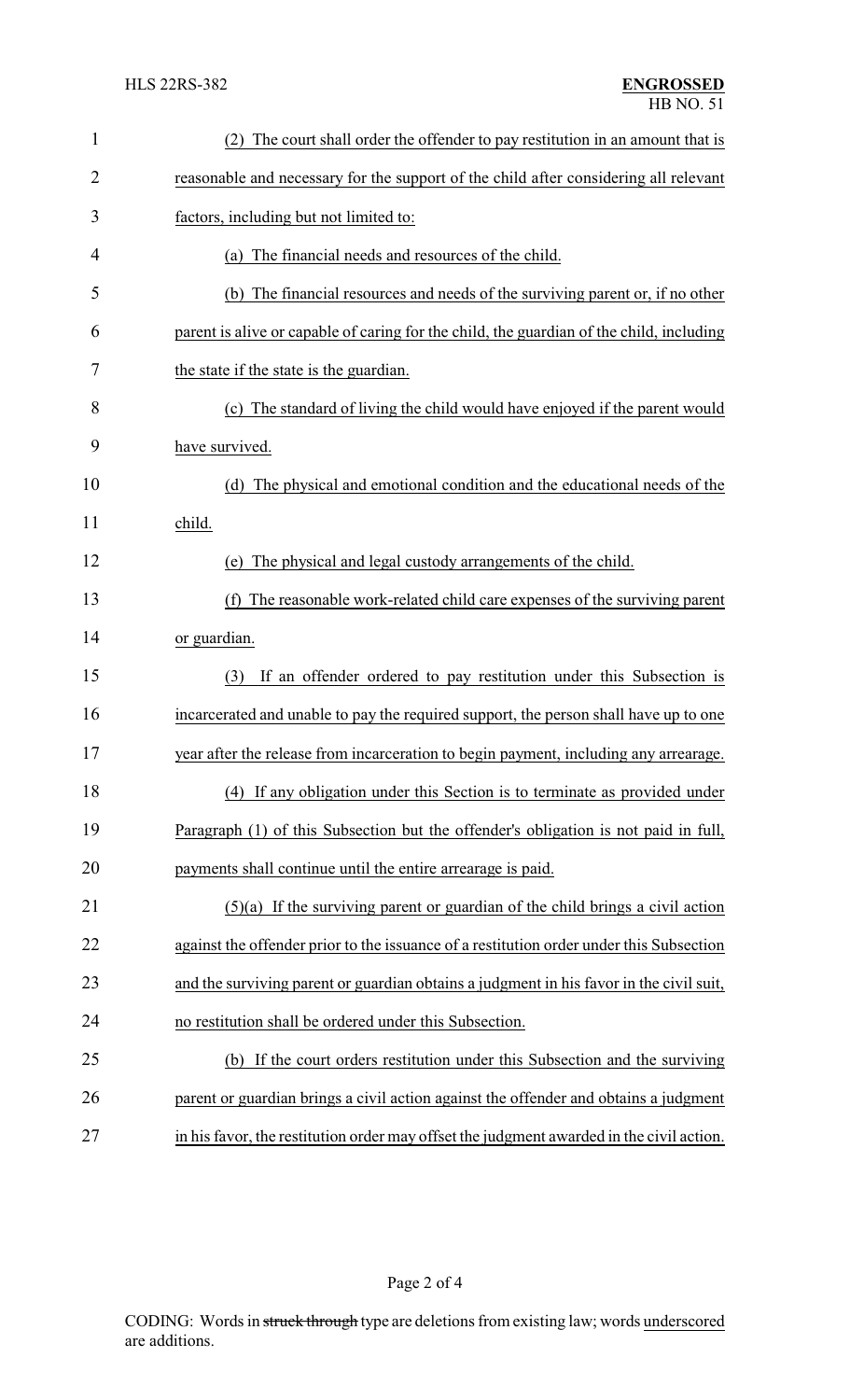|                | Section 2. R.S. 14:32.1(E) is hereby enacted to read as follows:                        |  |  |
|----------------|-----------------------------------------------------------------------------------------|--|--|
| $\overline{2}$ | §32.1. Vehicular homicide                                                               |  |  |
| 3              | $\ast$<br>$\ast$<br>$\ast$                                                              |  |  |
| $\overline{4}$ | E. In addition to the penalties provided in this Section, a person convicted            |  |  |
| 5              | of a violation of this Section shall be ordered to make restitution as provided in Code |  |  |
| 6              | of Criminal Procedure Article 883.2.                                                    |  |  |
| 7              | Section 3. This Act shall be cited and referred to as "Cody's Law".                     |  |  |

#### DIGEST

The digest printed below was prepared by House Legislative Services. It constitutes no part of the legislative instrument. The keyword, one-liner, abstract, and digest do not constitute part of the law or proof or indicia of legislative intent. [R.S. 1:13(B) and 24:177(E)]

| HB 51 Engrossed | 2022 Regular Session | Goudeau |
|-----------------|----------------------|---------|
|                 |                      |         |

**Abstract:** Provides relative to the penalties for the crime of vehicular homicide and requires the court to order restitution payments to the minor child of the victim of the offense.

Present law (C.Cr.P. Art. 883.2) provides for restitution.

Proposed law retains present law and requires the offender to make payments to the victim's minor child until the child reaches the age of 18 or if enrolled and attending high school or a GED test prep program or a postsecondary institution, then payments continue until completion of the program or the child reaches the age of 21, whichever occurs first.

Proposed law provides a list of factors to consider in the determination of the amount of the restitution payments.

Proposed law further provides that if a civil suit is brought against the offender prior to a restitution order, then a restitution order shall not be ordered in accordance with proposed law.

Proposed law specifies that if the court orders restitution and a judgment was obtained from a civil suit in favor of the surviving parent or guardian, the restitution order may offset the judgment awarded.

Present law (R.S. 14:32.1) provides that the crime of vehicular homicide is the killing of a human being caused by an offender engaged in the operation of any motor vehicle, aircraft, watercraft, or other means of conveyance while the offender was under the influence of alcohol, a controlled dangerous substance, or a combination of both that was a contributing factor to the killing.

Present law also provides penalties for the crime of vehicular homicide.

Proposed law retains present law and provides that in addition to the penalties provided in present law, a person convicted of a violation of present law shall be ordered to make restitution as provided in present law (C.Cr.P. Art. 883.2).

Provides that proposed law shall be referred to as "Cody's Law".

#### Page 3 of 4